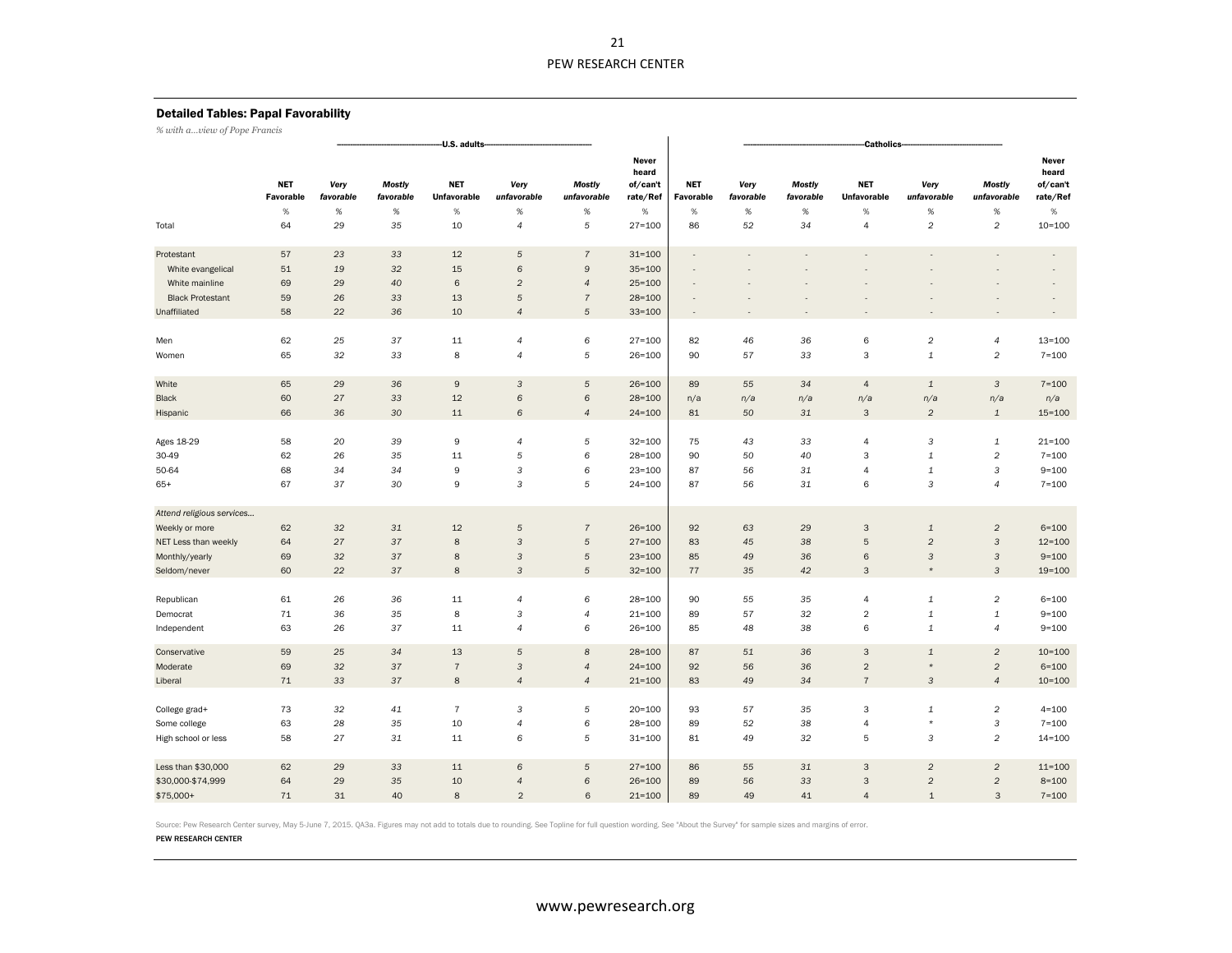#### Detailed Tables: Does Pope Francis Represent Major Change in Direction for Catholic Church?

*% who say Pope Francis represents…*

|                           |                            |                                       |                                     | -U.S. adults-                          |                           |                             | Catholics-           |                            |                                       |                                                 |                     |                           |                             |                     |  |  |
|---------------------------|----------------------------|---------------------------------------|-------------------------------------|----------------------------------------|---------------------------|-----------------------------|----------------------|----------------------------|---------------------------------------|-------------------------------------------------|---------------------|---------------------------|-----------------------------|---------------------|--|--|
| Total                     | Yes, major<br>change<br>56 | <b>Change for</b><br>the better<br>48 | <b>Change for</b><br>the worse<br>5 | Neither<br>$\mathbf 1$                 | DK/Ref<br>$\overline{c}$  | No, don't<br>think so<br>18 | DK/Ref<br>$26 = 100$ | Yes, major<br>change<br>74 | <b>Change for</b><br>the better<br>69 | <b>Change for</b><br>the worse<br>3             | Neither<br>$\star$  | DK/Ref<br>$\mathbf 1$     | No, don't<br>think so<br>17 | DK/Ref<br>$9 = 100$ |  |  |
|                           |                            |                                       |                                     |                                        |                           |                             |                      |                            |                                       |                                                 |                     |                           |                             |                     |  |  |
| Protestant                | 51                         | 40                                    | $\boldsymbol{8}$                    | $\mathbf 1$                            | 3                         | 17                          | $32 = 100$           | $\overline{\phantom{m}}$   |                                       |                                                 |                     |                           |                             |                     |  |  |
| White evangelical         | 50                         | 35                                    | 10                                  | $\mathbf 1$                            | $\overline{4}$            | 17                          | $33 = 100$           |                            |                                       |                                                 |                     |                           |                             |                     |  |  |
| White mainline            | 55                         | 47                                    | 5                                   | $\mathbf 1$                            | $\overline{c}$            | 12                          | $33 = 100$           |                            |                                       |                                                 |                     |                           |                             | $\overline{a}$      |  |  |
| <b>Black Protestant</b>   | 49                         | 42                                    | 5                                   | $\mathbf{1}$                           | $\mathbf 1$               | 19                          | $32 = 100$           |                            |                                       |                                                 |                     |                           |                             |                     |  |  |
| Unaffiliated              | 53                         | 49                                    | 3                                   | $\mathbf{1}$                           | $\mathbf 1$               | 19                          | $28 = 100$           |                            |                                       |                                                 |                     |                           |                             |                     |  |  |
|                           |                            |                                       |                                     |                                        |                           |                             |                      |                            |                                       |                                                 |                     |                           |                             |                     |  |  |
| Men                       | 53                         | 44                                    | 6                                   | $\mathbf 1$                            | $\overline{\mathbf{c}}$   | 21                          | $26 = 100$           | 67                         | 60                                    | 5                                               | $\star$             | $\mathbf{1}$              | 22                          | $11 = 100$          |  |  |
| Women                     | 59                         | 52                                    | 4                                   | $\mathbf{1}$                           | $\overline{c}$            | 15                          | $26 = 100$           | 80                         | 77                                    | $\overline{c}$                                  | $\star$             | $\mathbf 1$               | 13                          | $7 = 100$           |  |  |
|                           |                            |                                       |                                     |                                        |                           |                             |                      |                            |                                       |                                                 |                     |                           |                             |                     |  |  |
| White                     | 56                         | 48                                    | 6                                   | $\mathbf 1$                            | $\overline{c}$            | 16                          | $27 = 100$           | 72                         | 67                                    | $\overline{4}$                                  | $\star$             | $\mathbf{1}$              | 19                          | $8 = 100$           |  |  |
| Black                     | 49                         | 43                                    | $\overline{\mathcal{A}}$            | $\ensuremath{\mathnormal{\mathbb{1}}}$ | $\ensuremath{\mathbf{1}}$ | 21                          | $30 = 100$           | n/a                        | n/a                                   | n/a                                             | n/a                 | n/a                       | n/a                         | n/a                 |  |  |
| Hispanic                  | 64                         | 58                                    | 3                                   | $\star$                                | $\overline{c}$            | 19                          | $17 = 100$           | 79                         | 75                                    | $\mathsf{3}$                                    | $\star$             | $\mathbf 1$               | 11                          | $10 = 100$          |  |  |
|                           |                            |                                       |                                     |                                        |                           |                             |                      |                            |                                       |                                                 |                     |                           |                             |                     |  |  |
| Ages 18-29                | 50                         | 45                                    | $\overline{\mathcal{L}}$            | $\mathbf 1$                            | $\mathbf 1$               | 20                          | $30 = 100$           | 69                         | 66                                    | $\boldsymbol{2}$                                | $\mathbf 1$         | $\mathbf{1}$              | 15                          | $15 = 100$          |  |  |
| 30-49                     | 57                         | 48                                    | 6                                   | $\mathbf{1}$                           | $\overline{c}$            | 18                          | $25 = 100$           | 78                         | 73                                    | $\mathfrak{2}% \left( \mathfrak{2}\right) ^{2}$ | $\star$             | $\sqrt{2}$                | 16                          | $7 = 100$           |  |  |
| 50-64                     | 59                         | 52                                    | 5                                   | $\mathbf 1$                            | $\mathbf 1$               | 18                          | $23 = 100$           | 76                         | 71                                    | $\sqrt{4}$                                      | $\star$             | $\star$                   | 18                          | $6 = 100$           |  |  |
| $65+$                     | 57                         | 48                                    | 6                                   | $\mathbf{1}$                           | 3                         | 16                          | $27 = 100$           | 71                         | 64                                    | 5                                               | $\star$             | $\overline{c}$            | 19                          | $10 = 100$          |  |  |
|                           |                            |                                       |                                     |                                        |                           |                             |                      |                            |                                       |                                                 |                     |                           |                             |                     |  |  |
| Attend religious services |                            |                                       |                                     |                                        |                           |                             |                      |                            |                                       |                                                 |                     |                           |                             |                     |  |  |
| Weekly or more            | 57                         | 45                                    | 8                                   | $\mathbf{1}$                           | 3                         | 18                          | $25 = 100$           | 75                         | 71                                    | $\ensuremath{\mathsf{3}}$                       | 1                   | $\mathbf 1$               | 18                          | $6 = 100$           |  |  |
| NET Less than weekly      | 56                         | 50                                    | $\overline{4}$                      | $\mathbf{1}$                           | $\mathbf 1$               | 18                          | $26 = 100$           | 73                         | 68                                    | $\overline{4}$                                  | $\star$             | $\mathbf{1}$              | 16                          | $11 = 100$          |  |  |
| Monthly/yearly            | 59                         | 54                                    | $\overline{4}$                      | $\star$                                | $\mathbf 1$               | 17                          | $24 = 100$           | 75                         | $71$                                  | $\ensuremath{\mathsf{3}}$                       | $\star$             | $\ensuremath{\mathbf{1}}$ | 16                          | $9 = 100$           |  |  |
| Seldom/never              | 52                         | 46                                    | $\overline{4}$                      | $\mathbf{1}$                           | $\overline{c}$            | 19                          | $29 = 100$           | 68                         | 61                                    | 6                                               | 0                   | $\overline{c}$            | 15                          | $17 = 100$          |  |  |
|                           |                            |                                       |                                     |                                        |                           |                             |                      |                            |                                       |                                                 |                     |                           |                             |                     |  |  |
| Republican                | 53                         | 41                                    | 8                                   | $\star$                                | 3                         | 19                          | $28 = 100$           | 69                         | 62                                    | $\sqrt{4}$                                      | $\mathbf 1$         | $\overline{\mathbf{c}}$   | 25                          | $6 = 100$           |  |  |
| Democrat                  | 64                         | 60                                    | $\overline{\mathbf{c}}$             | $\mathbf 1$                            | $\mathbf 1$               | 16                          | $20 = 100$           | 80                         | 78                                    | $\ensuremath{\mathbf{1}}$                       | $\mathbf 1$         | $\star$                   | 9                           | $11 = 100$          |  |  |
| Independent               | 56                         | 47                                    | 6                                   | $\mathbf 1$                            | $\overline{c}$            | 19                          | $25 = 100$           | 75                         | 67                                    | 6                                               | $\star$             | $\sqrt{2}$                | 18                          | $6 = 100$           |  |  |
|                           |                            |                                       |                                     |                                        |                           |                             |                      |                            |                                       |                                                 |                     |                           |                             |                     |  |  |
| Conservative              | 52                         | 39                                    | 10                                  | $\mathbf 1$                            | 3                         | 20                          | $28 = 100$           | 71                         | 63                                    | 5                                               | $\mathbf{1}$        | $\mathbf{1}$              | 19                          | $11 = 100$          |  |  |
| Moderate                  | 60                         | 54                                    | $\sqrt{4}$                          | $\ensuremath{\mathnormal{\mathbb{1}}}$ | $\overline{c}$            | $17\,$                      | $24 = 100$           | 79                         | 76                                    | $\ensuremath{\mathsf{3}}$                       | 0                   | $\ensuremath{\mathbf{1}}$ | 16                          | $5 = 100$           |  |  |
| Liberal                   | 63                         | 59                                    | $\sqrt{2}$                          | $\mathbf{1}$                           | $\ensuremath{\mathbf{1}}$ | 18                          | $20 = 100$           | $77 \,$                    | 73                                    | $\overline{c}$                                  | $\mathbf 1$         | $\ensuremath{\mathbf{1}}$ | 14                          | $9 = 100$           |  |  |
|                           |                            |                                       |                                     |                                        |                           |                             |                      |                            |                                       |                                                 |                     |                           |                             |                     |  |  |
| College grad+             | 63                         | 56                                    | 5                                   | $\mathbf{1}$                           | $\overline{c}$            | 17                          | $20 = 100$           | 73                         | 70                                    | 3                                               | $\star$             | $^{\star}$                | 20                          | $7 = 100$           |  |  |
| Some college              | 55                         | 46                                    | 6                                   | $\mathbf 1$                            | $\overline{c}$            | 18                          | $27 = 100$           | 75                         | 67                                    | 5                                               | 1                   | 3                         | 19                          | $6 = 100$           |  |  |
| High school or less       | 52                         | 45                                    | 5                                   | $\star$                                | $\overline{c}$            | 18                          | $30 = 100$           | 74                         | 71                                    | $\overline{c}$                                  | $\star$             | $\mathbf 1$               | 14                          | $12 = 100$          |  |  |
|                           |                            |                                       |                                     |                                        |                           |                             |                      |                            |                                       |                                                 |                     |                           |                             |                     |  |  |
| Less than \$30,000        | 55                         | 48                                    | 5                                   | $\mathbf{1}$                           | $\overline{c}$            | 19                          | $27 = 100$           | 79                         | 76                                    | $\mathsf{3}$                                    | 0                   | $\star$                   | 10                          | $11 = 100$          |  |  |
| \$30,000-\$74,999         | 56                         | 47                                    | 6                                   | $\mathbf{1}$                           | $\overline{c}$            | 17                          | $27 = 100$           | 73                         | 67                                    | $\mathsf{3}$                                    | $\mathbf 1$         | $\overline{c}$            | 16                          | $11 = 100$          |  |  |
| \$75,000+                 | 62                         | 54                                    | 5                                   | $\star$                                | $\overline{2}$            | 18                          | $20 = 100$           | 72                         | 68                                    | $\overline{4}$                                  | $\mathsf{O}\xspace$ | $\mathbf{1}$              | 22                          | $6 = 100$           |  |  |

Source: Pew Research Center survey, May 5-June 7, 2015. QA15/16. Figures may not add to totals due to rounding. See Topline for full question wording. See "About the Survey" for sample sizes and margins of error.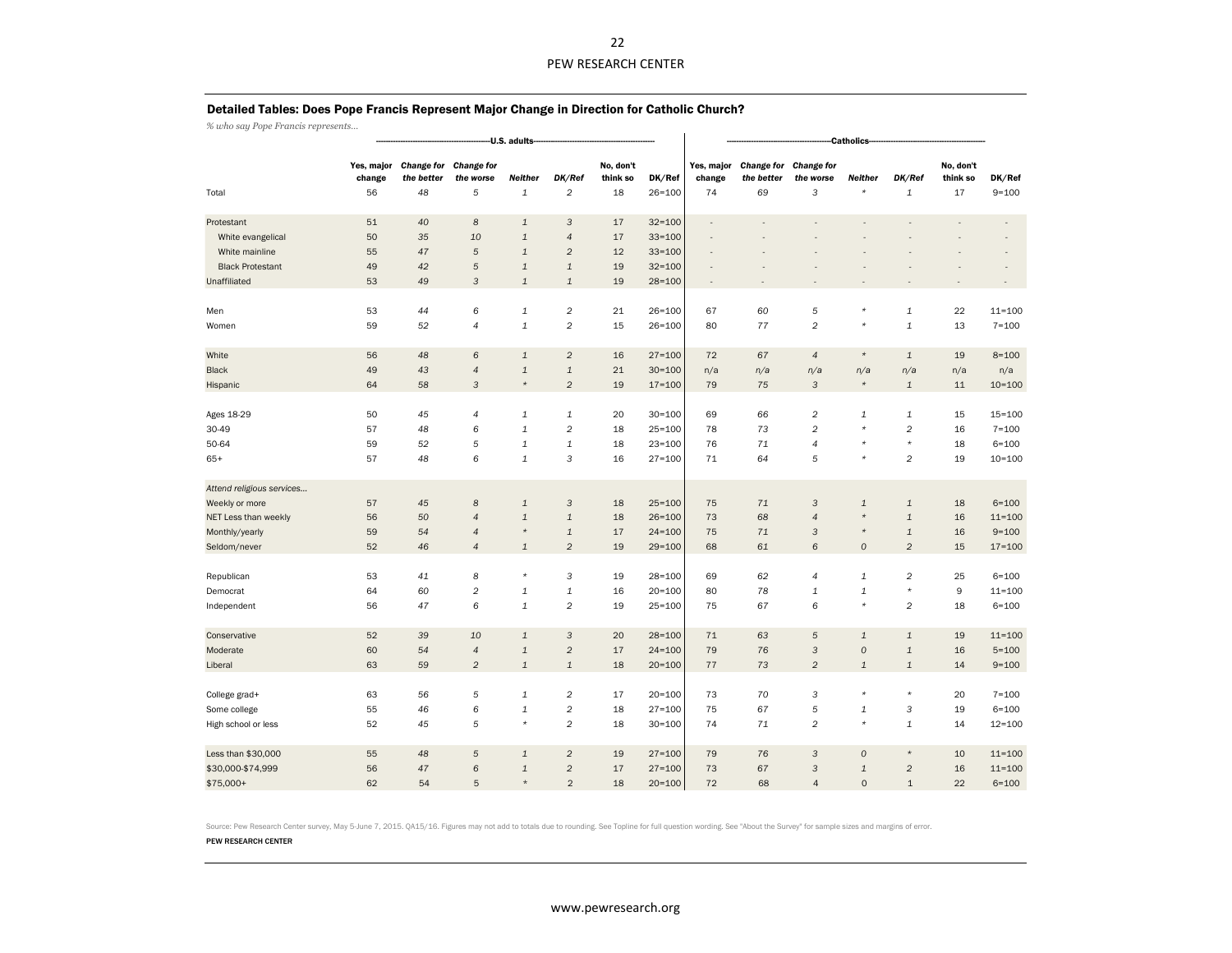#### Detailed Tables: Views on Global Warming

*% who say…*

| % wno say                                   | --U.S. adults-                             |                                              |                                                |                     |                            |                                        |                             |                                |                                          |                        | -Catholics-                                |                                              |                                                |                          |                            |                                        |                                    |                        |                             |                     |  |  |
|---------------------------------------------|--------------------------------------------|----------------------------------------------|------------------------------------------------|---------------------|----------------------------|----------------------------------------|-----------------------------|--------------------------------|------------------------------------------|------------------------|--------------------------------------------|----------------------------------------------|------------------------------------------------|--------------------------|----------------------------|----------------------------------------|------------------------------------|------------------------|-----------------------------|---------------------|--|--|
| Total                                       | Yes, solid<br>evidence of<br>warming<br>68 | <b>Because of</b><br>human<br>activity<br>45 | <b>Because of</b><br>natural<br>patterns<br>18 | DK/Ref<br>5         | No solid<br>evidence<br>25 | Just don't<br>know<br>enough yet<br>11 | Just not<br>happening<br>12 | DK/Ref<br>$\overline{c}$       | Mixed/some<br>evidence<br>$\overline{2}$ | DK/Ref<br>$5 = 100$    | Yes, solid<br>evidence of<br>warming<br>71 | <b>Because of</b><br>human<br>activity<br>47 | <b>Because of</b><br>natural<br>patterns<br>20 | DK/Ref<br>$\overline{4}$ | No solid<br>evidence<br>22 | Just don't<br>know<br>enough yet<br>12 | <b>Just not</b><br>happening<br>10 | DK/Ref<br>$\mathbf{1}$ | Mixed/some<br>evidence<br>2 | DK/Ref<br>$5 = 100$ |  |  |
|                                             |                                            |                                              |                                                |                     |                            |                                        |                             |                                |                                          |                        |                                            |                                              |                                                |                          |                            |                                        |                                    |                        |                             |                     |  |  |
| Protestant                                  | 62<br>50                                   | 37                                           | 20                                             | 5<br>$\overline{4}$ | 31                         | 13                                     | 16                          | $\overline{2}$                 | $\overline{2}$                           | $5 = 100$              |                                            |                                              |                                                |                          |                            |                                        |                                    |                        |                             | $\sim$<br>$\sim$    |  |  |
| White evangelical<br>White mainline         | 63                                         | 25<br>42                                     | 20<br>15                                       | 6                   | 43<br>28                   | 16<br>13                               | 24<br>13                    | $\mathbf{3}$<br>$\overline{2}$ | $\overline{2}$<br>$\mathbf{3}$           | $5 = 100$<br>$6 = 100$ |                                            |                                              |                                                |                          |                            |                                        |                                    |                        |                             |                     |  |  |
| <b>Black Protestant</b>                     | 78                                         | 43                                           | 29                                             | $\overline{7}$      | 16                         | 9                                      | 5                           | $\overline{2}$                 | $\mathbf{1}$                             | $5 = 100$              |                                            |                                              |                                                |                          |                            |                                        |                                    |                        |                             |                     |  |  |
|                                             | 77                                         | 57                                           |                                                | 6                   | 16                         | 8                                      | $\overline{7}$              |                                |                                          |                        |                                            |                                              |                                                |                          |                            |                                        |                                    |                        |                             |                     |  |  |
| Unaffiliated                                |                                            |                                              | 14                                             |                     |                            |                                        |                             | $\mathbf{1}$                   | $\mathbf{1}$                             | $5 = 100$              |                                            |                                              |                                                |                          |                            |                                        |                                    |                        |                             |                     |  |  |
| Men                                         | 64                                         | 43                                           | 17                                             | $\overline{4}$      | 29                         | 12                                     | 15                          | $\overline{c}$                 | $\overline{2}$                           | $4 = 100$              | 69                                         | 46                                           | 20                                             | 3                        | 24                         | 11                                     | 12                                 | 1                      | 3                           | $4 = 100$           |  |  |
| Women                                       | 73                                         | 48                                           | 19                                             | 6                   | 20                         | 10                                     | 9                           | $\mathbf{1}$                   | $\mathbf{1}$                             | $6 = 100$              | 73                                         | 48                                           | 20                                             | 5                        | 21                         | 12                                     | 8                                  | $\mathbf{1}$           | $\mathbf{1}$                | $6 = 100$           |  |  |
|                                             |                                            |                                              |                                                |                     |                            |                                        |                             |                                |                                          |                        |                                            |                                              |                                                |                          |                            |                                        |                                    |                        |                             |                     |  |  |
| White                                       | 63                                         | 41                                           | 17                                             | 5                   | 30                         | 13                                     | 15                          | $\overline{2}$                 | $\overline{2}$                           | $5 = 100$              | 64                                         | 39                                           | 22                                             | $\overline{4}$           | 29                         | 14                                     | 14                                 | $\mathbf{1}$           | $\overline{2}$              | $5 = 100$           |  |  |
| Black                                       | 78                                         | 44                                           | 28                                             | 6                   | $15\,$                     | 8                                      | 5                           | $\overline{c}$                 | $\mathbf{1}$                             | $5 = 100$              | n/a                                        | n/a                                          | n/a                                            | n/a                      | n/a                        | n/a                                    | n/a                                | n/a                    | n/a                         | n/a                 |  |  |
| Hispanic                                    | 83                                         | 62                                           | 17                                             | $\overline{4}$      | 12                         | $\epsilon$                             | $\overline{5}$              | $\mathbf{1}$                   | $\mathbf{1}$                             | $4 = 100$              | 82                                         | 60                                           | 18                                             | $\overline{4}$           | 10                         | 6                                      | $\mathbf{3}$                       | $\mathbf{1}$           | $\overline{2}$              | $5 = 100$           |  |  |
| Ages 18-29                                  | 74                                         | 54                                           | 16                                             | $\overline{4}$      | 17                         | 8                                      | $\overline{7}$              | $\mathbf{1}$                   | $\overline{2}$                           | $7 = 100$              | 73                                         | 54                                           | 19                                             | $\mathbf{1}$             | 18                         | 9                                      | 8                                  | $\mathbf{1}$           | $\overline{2}$              | $7 = 100$           |  |  |
| 30-49                                       | 68                                         | 47                                           | 17                                             | $\overline{4}$      | 26                         | 12                                     | 13                          | 1                              | $\mathbf{1}$                             | $5 = 100$              | 74                                         | 54                                           | 17                                             | $\Delta$                 | 21                         | 12                                     | 8                                  | $\star$                | $\mathbf{1}$                | $4 = 100$           |  |  |
| 50-64                                       | 66                                         | 43                                           | 19                                             | 5                   | 27                         | 12                                     | 14                          | $\overline{c}$                 | $\overline{2}$                           | $5 = 100$              | 71                                         | 46                                           | 21                                             | $\overline{4}$           | 23                         | 11                                     | 10                                 | $\overline{2}$         | $\overline{c}$              | $5 = 100$           |  |  |
| $65+$                                       | 65                                         | 36                                           | 21                                             | 8                   | 28                         | 12                                     | 14                          | $\overline{c}$                 | $\overline{2}$                           | $5 = 100$              | 66                                         | 34                                           | 26                                             | 6                        | 27                         | 13                                     | 12                                 | $\overline{c}$         | 3                           | $4 = 100$           |  |  |
|                                             |                                            |                                              |                                                |                     |                            |                                        |                             |                                |                                          |                        |                                            |                                              |                                                |                          |                            |                                        |                                    |                        |                             |                     |  |  |
| Attend religious services<br>Weekly or more | 63                                         | 38                                           | 20                                             | $\overline{a}$      | 31                         | 13                                     | 15                          | $\overline{2}$                 | $\overline{2}$                           | $5 = 100$              | 71                                         | 45                                           | 22                                             | $\overline{4}$           | 23                         | 12                                     | 10                                 | $\overline{2}$         | $\overline{2}$              | $4 = 100$           |  |  |
| NET Less than weekly                        | 72                                         | 50                                           | 17                                             | 5                   | 21                         | 10                                     | 10                          | $\mathbf{1}$                   | $\overline{2}$                           | $5 = 110$              | 72                                         | 49                                           | 19                                             | $\boldsymbol{\Delta}$    | 21                         | 11                                     | 9                                  | $\mathbf{1}$           | $\overline{2}$              | $5 = 100$           |  |  |
| Monthly/yearly                              | 71                                         | 47                                           | 19                                             | 5                   | 23                         | 11                                     | 10                          | $\mathbf{1}$                   | $\mathbf{1}$                             | $5 = 100$              | 74                                         | 51                                           | 20                                             | 3                        | 20                         | 13                                     | $\overline{7}$                     |                        | $\mathbf{1}$                | $5 = 100$           |  |  |
| Seldom/never                                | 73                                         | 52                                           | 14                                             | 6                   | 20                         | 8                                      | 10                          | $\mathbf{1}$                   | $\overline{2}$                           | $5 = 100$              | 64                                         | 44                                           | 15                                             | 6                        | 25                         | $\overline{7}$                         | 17                                 | $\mathbf{1}$           | 5                           | $6 = 100$           |  |  |
|                                             |                                            |                                              |                                                |                     |                            |                                        |                             |                                |                                          |                        |                                            |                                              |                                                |                          |                            |                                        |                                    |                        |                             |                     |  |  |
| Republican                                  | 45                                         | 22                                           | 21                                             | 3                   | 48                         | 20                                     | 25                          | 3                              | $\overline{2}$                           | $5 = 100$              | 51                                         | 24                                           | 24                                             | 3                        | 43                         | 21                                     | 20                                 | $\overline{c}$         | $\sqrt{2}$                  | $4 = 100$           |  |  |
| Democrat                                    | 86                                         | 64                                           | 17                                             | 5                   | 9                          | $\overline{4}$                         | $\overline{4}$              | $\mathbf{1}$                   | $\mathbf{1}$                             | $4 = 100$              | 85                                         | 62                                           | 19                                             | $\overline{4}$           | 9                          | 5                                      | 3                                  | 1                      | $\mathbf{1}$                | $5 = 100$           |  |  |
| Independent                                 | 70                                         | 46                                           | 18                                             | 6                   | 24                         | 11                                     | 11                          | 1                              | 1                                        | $5 = 100$              | 72                                         | 48                                           | 19                                             | 5                        | 21                         | 12                                     | 9                                  |                        | $\overline{c}$              | $5 = 100$           |  |  |
|                                             |                                            |                                              |                                                |                     |                            |                                        |                             |                                |                                          |                        |                                            |                                              |                                                |                          |                            |                                        |                                    |                        |                             |                     |  |  |
| Conservative                                | 51                                         | 28                                           | 20                                             | 3                   | 42                         | 16                                     | 24                          | $\overline{2}$                 | $\overline{2}$                           | $5 = 100$              | 56                                         | 31                                           | 22                                             | 3                        | 36                         | 15                                     | 19                                 | $\overline{2}$         | $\overline{2}$              | $6 = 100$           |  |  |
| Moderate                                    | 74                                         | 48                                           | 20                                             | 6                   | 20                         | 12                                     | 8                           | $\mathbf{1}$                   | $\overline{2}$                           | $5 = 100$              | 75                                         | 53                                           | 18                                             | $\overline{4}$           | 20                         | 13                                     | $\overline{7}$                     | $\star$                | $\overline{2}$              | $3 = 100$           |  |  |
| Liberal                                     | 88                                         | 69                                           | 14                                             | 5                   | 8                          | $\overline{4}$                         | 3                           | $\mathbf{1}$                   | $\mathbf{1}$                             | $4 = 100$              | 88                                         | 64                                           | 20                                             | $\Delta$                 | $\mathbf 6$                | $\overline{4}$                         | $\mathbf{1}$                       | $\mathbf{1}$           | $\mathbf{1}$                | $5 = 100$           |  |  |
| College grad+                               | 72                                         | 54                                           | 13                                             | 5                   | 23                         | 12                                     | 9                           | $\overline{c}$                 | $\overline{2}$                           | $4 = 100$              | 68                                         | 47                                           | 15                                             | 5                        | 27                         | 14                                     | 10                                 | $\overline{c}$         | $\overline{2}$              | $4 = 100$           |  |  |
| Some college                                | 65                                         | 43                                           | 19                                             | $\mathbf{A}$        | 27                         | 13                                     | 13                          | $\mathbf{1}$                   | $\overline{2}$                           | $5 = 100$              | 67                                         | 45                                           | 20                                             | $\mathfrak{D}$           | 25                         | 14                                     | 10                                 | $\star$                | $\overline{2}$              | $6 = 100$           |  |  |
| High school or less                         | 69                                         | 42                                           | 21                                             | 6                   | 24                         | 9                                      | 13                          | $\mathfrak{D}$                 | 1                                        | $6 = 100$              | 76                                         | 49                                           | 23                                             | $\overline{4}$           | 18                         | 8                                      | 9                                  | 1                      | $\mathbf{1}$                | $5 = 100$           |  |  |
|                                             |                                            |                                              |                                                |                     |                            |                                        |                             |                                |                                          |                        |                                            |                                              |                                                |                          |                            |                                        |                                    |                        |                             |                     |  |  |
| Less than \$30,000                          | 76                                         | 47                                           | 23                                             | 6                   | 17                         | 8                                      | 8                           | $\mathbf{1}$                   | $\overline{2}$                           | $5 = 100$              | 80                                         | 51                                           | 24                                             | $\overline{4}$           | 14                         | $\overline{7}$                         | 6                                  | $\mathbf{1}$           | $\mathbf{1}$                | $5 = 100$           |  |  |
| \$30,000-\$74,999                           | 67                                         | 46                                           | 16                                             | $\overline{4}$      | 27                         | 12                                     | 14                          | $\mathbf{1}$                   | $\overline{2}$                           | $5 = 100$              | 69                                         | 52                                           | 15                                             | $\overline{2}$           | 25                         | 13                                     | 12                                 | $\mathbf{1}$           | $\mathbf{1}$                | $5 = 100$           |  |  |
| \$75,000+                                   | 65                                         | 47                                           | 14                                             | $\overline{4}$      | 30                         | 14                                     | 15                          | 2                              | $\overline{1}$                           | $4 = 100$              | 66                                         | 44                                           | 18                                             | $\overline{4}$           | 28                         | 14                                     | 12                                 | $\overline{2}$         | $\overline{2}$              | $5 = 100$           |  |  |

Source: Pew Research Center survey, May 5-June 7, 2015. QD27/28a/28b. Figures may not add to totals due to rounding. See Topline for full question wording. See "About the Survey" for sample sizes and margins of error.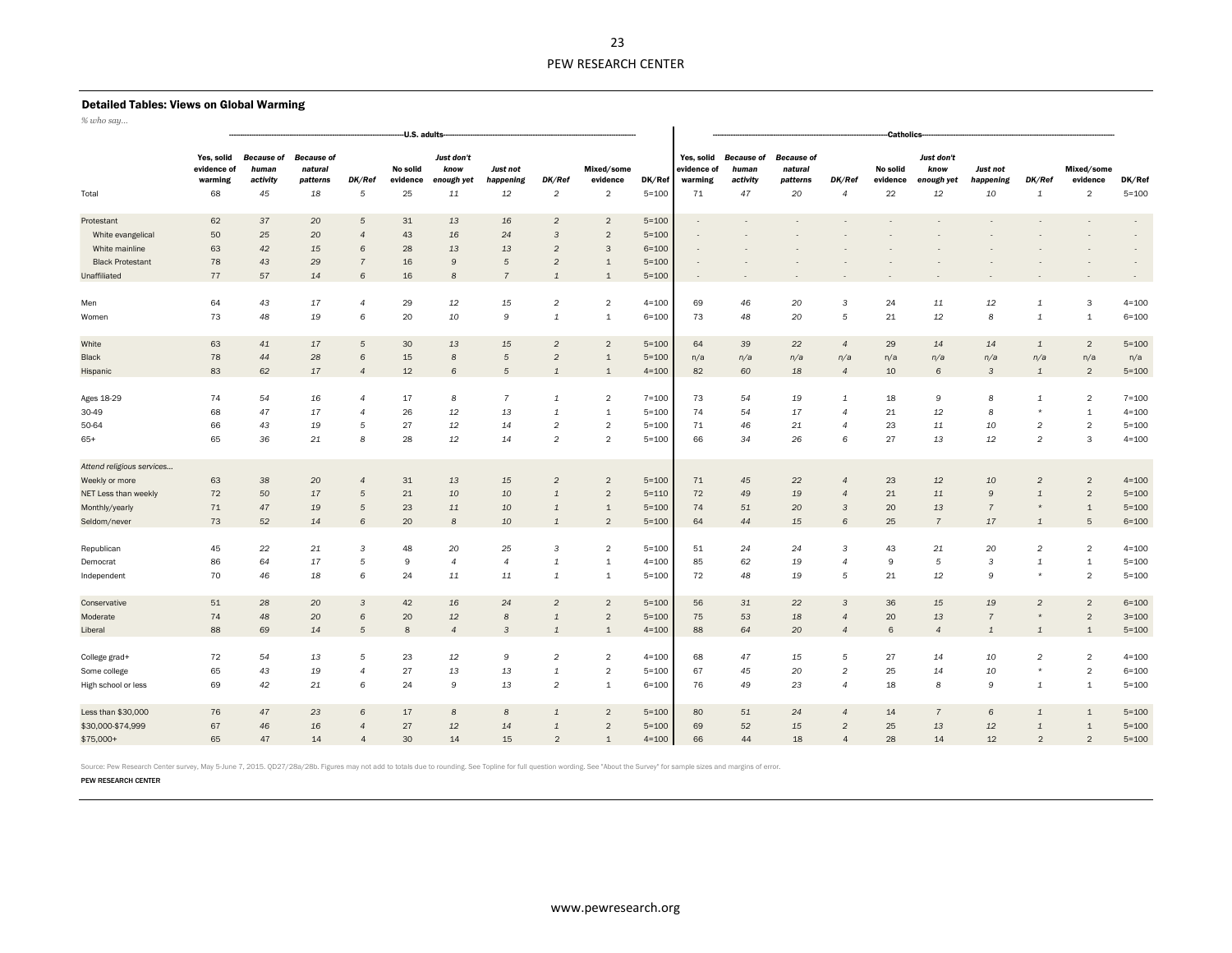# Detailed Tables: Is Global Warming a Serious Problem?

*% who say global warming is…*

|                           |                                        |                 |                     | -U.S. adults-                                  |                    |                  |           | <b>Catholics-</b>                      |                 |                     |                                                |                    |                  |           |  |  |  |  |
|---------------------------|----------------------------------------|-----------------|---------------------|------------------------------------------------|--------------------|------------------|-----------|----------------------------------------|-----------------|---------------------|------------------------------------------------|--------------------|------------------|-----------|--|--|--|--|
|                           | <b>NET</b><br>Very/somewhat<br>serious | Very<br>serious | Somewhat<br>serious | <b>NET Not too</b><br>serious/not a<br>problem | Not too<br>serious | Not a<br>problem | DK/Ref    | <b>NET</b><br>Very/somewhat<br>serious | Very<br>serious | Somewhat<br>serious | <b>NET Not too</b><br>serious/not a<br>problem | Not too<br>serious | Not a<br>problem | DK/Ref    |  |  |  |  |
| Total                     | 69                                     | 46              | 23                  | 29                                             | 13                 | 16               | $2 = 100$ | 74                                     | 48              | 26                  | 24                                             | 12                 | 12               | $2 = 100$ |  |  |  |  |
| Protestant                | 61                                     | 39              | 22                  | 36                                             | 15                 | 22               | $3 = 100$ |                                        |                 |                     |                                                |                    |                  |           |  |  |  |  |
| White evangelical         | 47                                     | 24              | 24                  | 51                                             | 19                 | 32               | $2 = 100$ |                                        |                 |                     |                                                |                    |                  |           |  |  |  |  |
| White mainline            | 65                                     | 41              | 25                  | 32                                             | 15                 | 17               | $3 = 100$ |                                        |                 |                     |                                                |                    |                  |           |  |  |  |  |
| <b>Black Protestant</b>   | 75                                     | 55              | 20                  | 22                                             | 10                 | 12               | $3 = 100$ |                                        |                 |                     |                                                |                    |                  |           |  |  |  |  |
| Unaffiliated              | 77                                     | 56              | 21                  | 20                                             | $\mathsf{9}$       | 11               | $2 = 100$ |                                        |                 |                     |                                                |                    |                  |           |  |  |  |  |
| Men                       | 63                                     | 42              | 22                  | 34                                             | 14                 | 20               | $2 = 100$ | 68                                     | 43              | 25                  | 30                                             | 15                 | 16               | $1 = 100$ |  |  |  |  |
| Women                     | 74                                     | 50              | 23                  | 24                                             | 11                 | 13               | $2 = 100$ | 79                                     | 52              | 27                  | 19                                             | 10                 | 9                | $2 = 100$ |  |  |  |  |
| White                     | 63                                     | 39              | 24                  | 34                                             | 15                 | 20               | $2 = 100$ | 68                                     | 39              | 29                  | 31                                             | 15                 | 16               | $1 = 100$ |  |  |  |  |
| Black                     | 75                                     | 54              | 21                  | 22                                             | 9                  | 13               | $3 = 100$ | n/a                                    | n/a             | n/a                 | n/a                                            | n/a                | n/a              | n/a       |  |  |  |  |
| Hispanic                  | 83                                     | 65              | 18                  | 15                                             | 8                  | $\overline{7}$   | $2 = 100$ | 85                                     | 63              | 22                  | 13                                             | $\boldsymbol{8}$   | $\sqrt{5}$       | $2 = 100$ |  |  |  |  |
| Ages 18-29                | 76                                     | 51              | 25                  | 23                                             | 12                 | 10               | $2 = 100$ | 77                                     | 52              | 25                  | 23                                             | 13                 | 10               | $0 = 100$ |  |  |  |  |
| 30-49                     | 70                                     | 47              | 23                  | 28                                             | 12                 | 16               | $2 = 100$ | 82                                     | 54              | 27                  | 17                                             | 11                 | $\epsilon$       | $1 = 100$ |  |  |  |  |
| 50-64                     | 66                                     | 44              | 22                  | 32                                             | 13                 | 18               | $2 = 100$ | 71                                     | 46              | 25                  | 28                                             | 12                 | 16               | $2 = 100$ |  |  |  |  |
| $65+$                     | 61                                     | 41              | 20                  | 35                                             | 13                 | 22               | $4 = 100$ | 65                                     | 40              | 25                  | 32                                             | 13                 | 19               | $2 = 100$ |  |  |  |  |
| Attend religious services |                                        |                 |                     |                                                |                    |                  |           |                                        |                 |                     |                                                |                    |                  |           |  |  |  |  |
| Weekly or more            | 61                                     | 39              | 22                  | 37                                             | 15                 | 22               | $2 = 100$ | 70                                     | 45              | 25                  | 28                                             | 13                 | 15               | $2 = 100$ |  |  |  |  |
| NET Less than weekly      | 73                                     | 50              | 23                  | 25                                             | 11                 | 14               | $2 = 100$ | 77                                     | 50              | 26                  | 22                                             | 11                 | 11               | $1 = 100$ |  |  |  |  |
| Monthly/yearly            | 72                                     | 48              | 24                  | 26                                             | 12                 | 14               | $2 = 100$ | 78                                     | 53              | 25                  | 21                                             | 10                 | 11               | $1 = 100$ |  |  |  |  |
| Seldom/never              | 74                                     | 53              | 21                  | 24                                             | 10                 | 13               | $2 = 100$ | 74                                     | 43              | 31                  | 24                                             | 15                 | $\mathsf{9}$     | $2 = 100$ |  |  |  |  |
| Republican                | 44                                     | 21              | 23                  | 55                                             | 21                 | 34               | $1 = 100$ | 52                                     | 24              | 28                  | 48                                             | 22                 | 26               | $1 = 100$ |  |  |  |  |
| Democrat                  | 87                                     | 67              | 20                  | 11                                             | 5                  | 6                | $2 = 100$ | 88                                     | 64              | 24                  | 10                                             | $\overline{4}$     | 6                | $2 = 100$ |  |  |  |  |
| Independent               | 69                                     | 45              | 24                  | 28                                             | 14                 | 14               | $2 = 100$ | 76                                     | 49              | 26                  | 23                                             | 13                 | 10               | $1 = 100$ |  |  |  |  |
| Conservative              | 49                                     | 29              | 20                  | 49                                             | 19                 | 30               | $2 = 100$ | 58                                     | 35              | 22                  | 41                                             | 20                 | 21               | $2 = 100$ |  |  |  |  |
| Moderate                  | 77                                     | 47              | 30                  | 21                                             | 12                 | 9                | $2 = 100$ | 81                                     | 49              | 32                  | 18                                             | 10                 | $\boldsymbol{8}$ | $1 = 100$ |  |  |  |  |
| Liberal                   | 87                                     | 70              | 17                  | $11\,$                                         | $\sqrt{5}$         | $\overline{7}$   | $1 = 100$ | 90                                     | 67              | 22                  | $\mathsf 9$                                    | $\mathsf 3$        | $\,6\,$          | $1 = 100$ |  |  |  |  |
| College grad+             | 74                                     | 51              | 24                  | 24                                             | 12                 | 13               | $2 = 100$ | 72                                     | 47              | 25                  | 27                                             | 14                 | 13               | $1 = 100$ |  |  |  |  |
| Some college              | 68                                     | 44              | 24                  | 30                                             | 13                 | 17               | $2 = 100$ | 74                                     | 45              | 29                  | 25                                             | 12                 | 14               | $1 = 100$ |  |  |  |  |
| High school or less       | 66                                     | 45              | 21                  | 31                                             | 13                 | 18               | $3 = 100$ | 76                                     | 51              | 25                  | 22                                             | 11                 | 11               | $2 = 100$ |  |  |  |  |
| Less than \$30,000        | 73                                     | 51              | 22                  | 24                                             | 11                 | 13               | $3 = 100$ | 82                                     | 56              | 26                  | 17                                             | 9                  | $\overline{7}$   | $2 = 100$ |  |  |  |  |
| \$30,000-\$74,999         | 67                                     | 45              | 22                  | 31                                             | 13                 | 17               | $2 = 100$ | 75                                     | 50              | 25                  | 24                                             | 14                 | 10               | $2 = 100$ |  |  |  |  |
| $$75,000+$                | 68                                     | 45              | 23                  | 31                                             | 13                 | 18               | $1 = 100$ | 69                                     | 43              | 26                  | 31                                             | 13                 | 17               | $*=100$   |  |  |  |  |

Source: Pew Research Center survey, May 5-June 7, 2015. QD30. Figures may not add to totals due to rounding. See Topline for full question wording. See "About the Survey" for sample sizes and margins of error.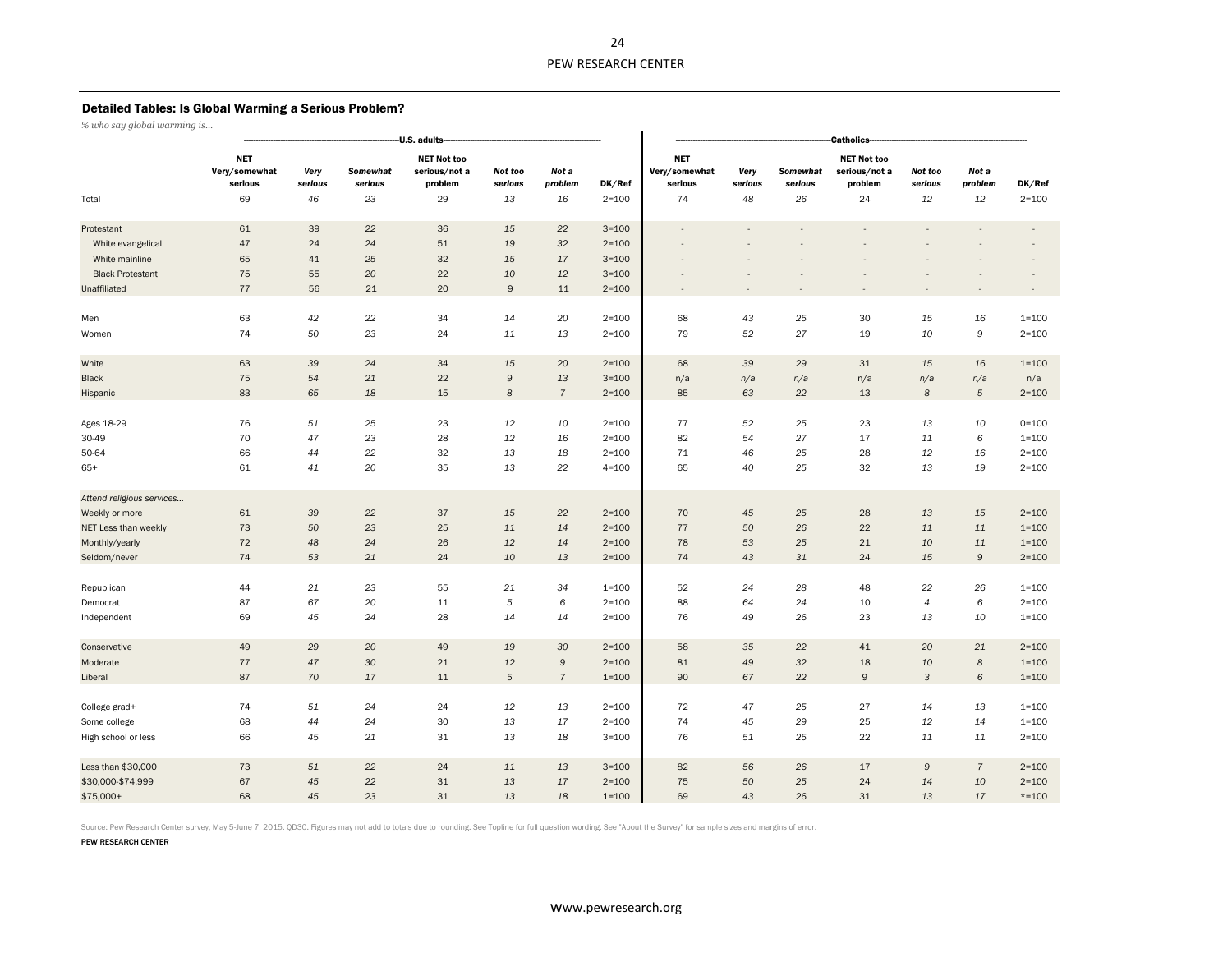#### Detailed Tables: Ratings of Pope's Performance Among Catholics

*% saying Pope Francis is doing a \_\_\_\_\_\_\_ job…*

| % saying Pope Francis is aoing a | JOD                          |                  |      | <b>Spreading the Catholic faith</b> |                |                |            |                                                                                                                                | Addressing the sex abuse scandal in the Catholic Church |    |    |    |                                                                                                                                |            | <b>Reforming the Vatican bureaucracy</b> |            |    |    |    |                |            |  |  |  |  |  |  |
|----------------------------------|------------------------------|------------------|------|-------------------------------------|----------------|----------------|------------|--------------------------------------------------------------------------------------------------------------------------------|---------------------------------------------------------|----|----|----|--------------------------------------------------------------------------------------------------------------------------------|------------|------------------------------------------|------------|----|----|----|----------------|------------|--|--|--|--|--|--|
|                                  | <b>NET</b><br>Excellent/good | <b>Excellent</b> | Good | <b>NET Only</b><br>fair/poor        | Only fair      | Poor           | DK/Ref     | <b>NET</b><br><b>NET Only</b><br>Excellent/good<br><b>Excellent</b><br>Good<br>fair/poor<br><b>Only fair</b><br>Poor<br>DK/Ref |                                                         |    |    |    | <b>NET</b><br><b>NET Only</b><br>Excellent/good<br><b>Excellent</b><br>Good<br>fair/poor<br><b>Only fair</b><br>Poor<br>DK/Ref |            |                                          |            |    |    |    |                |            |  |  |  |  |  |  |
| <b>Total Catholics</b>           | 84                           | 41               | 43   | 10                                  | 8              | $\overline{2}$ | $6 = 100$  | 55                                                                                                                             | 19                                                      | 36 | 34 | 22 | 12                                                                                                                             | $11 = 100$ | 63                                       | 25         | 38 | 22 | 18 |                | $15 = 100$ |  |  |  |  |  |  |
| Men                              | 78                           | 33               | 45   | 13                                  | 11             | $\overline{2}$ | $9 = 100$  | 51                                                                                                                             | 16                                                      | 35 | 38 | 25 | 13                                                                                                                             | $11 = 100$ | 60                                       | 25         | 35 | 25 | 20 | 5              | $15 = 100$ |  |  |  |  |  |  |
| Women                            | 89                           | 48               | 41   | 7                                   | 6              | $\mathbf{1}$   | $4 = 100$  | 59                                                                                                                             | 22                                                      | 37 | 31 | 19 | 11                                                                                                                             | $10 = 100$ | 66                                       | 26         | 40 | 19 | 17 | $\overline{2}$ | $15 = 100$ |  |  |  |  |  |  |
| White                            | 87                           | 42               | 45   | 9                                   | 8              | $\mathbf{1}$   | $4 = 100$  | 57                                                                                                                             | 17                                                      | 40 | 32 | 21 | 11                                                                                                                             | $11 = 100$ | 66                                       | 26         | 40 | 19 | 15 | $\overline{a}$ | $15 = 100$ |  |  |  |  |  |  |
| Hispanic                         | 80                           | 40               | 39   | 12                                  | 10             | 2              | $8 = 100$  | 53                                                                                                                             | 23                                                      | 30 | 37 | 22 | 15                                                                                                                             | $10 = 100$ | 59                                       | 25         | 34 | 25 | 23 | 3              | $16 = 100$ |  |  |  |  |  |  |
| Ages 18-29                       | 78                           | 33               | 45   | 8                                   | 5              | 3              | $14 = 100$ | 44                                                                                                                             | 10                                                      | 34 | 41 | 26 | 14                                                                                                                             | $15 = 100$ | 56                                       | 18         | 38 | 25 | 19 | 5              | $19 = 100$ |  |  |  |  |  |  |
| 30-49                            | 85                           | 44               | 41   | 10                                  | 9              | $\overline{2}$ | $5 = 100$  | 57                                                                                                                             | 20                                                      | 37 | 30 | 19 | 11                                                                                                                             | $13 = 100$ | 62                                       | 29         | 33 | 23 | 20 | 3              | $14 = 100$ |  |  |  |  |  |  |
| 50-64                            | 86                           | 41               | 45   | 10                                  | 9              | $\mathbf{1}$   | $3 = 100$  | 56                                                                                                                             | 20                                                      | 36 | 38 | 23 | 15                                                                                                                             | $6 = 100$  | 63                                       | 26         | 37 | 23 | 19 | $\overline{a}$ | $15 = 100$ |  |  |  |  |  |  |
| $65+$                            | 82                           | 41               | 42   | 12                                  | 9              | 3              | $6 = 100$  | 60                                                                                                                             | 23                                                      | 37 | 30 | 21 | 9                                                                                                                              | $10 = 100$ | 69                                       | 27         | 42 | 17 | 15 | $\mathcal{D}$  | $14 = 100$ |  |  |  |  |  |  |
| Attend religious services        |                              |                  |      |                                     |                |                |            |                                                                                                                                |                                                         |    |    |    |                                                                                                                                |            |                                          |            |    |    |    |                |            |  |  |  |  |  |  |
| Weekly or more                   | 91                           | 53               | 38   | 7                                   | 6              | 1              | $2 = 100$  | 67                                                                                                                             | 26                                                      | 41 | 24 | 16 | 8                                                                                                                              | $9 = 100$  | 74                                       | 31         | 43 | 12 | 10 | $\mathfrak{p}$ | $14 = 100$ |  |  |  |  |  |  |
| NET Less than weekly             | 79                           | 34               | 46   | 12                                  | 10             | 2              | $8 = 100$  | 48                                                                                                                             | 14                                                      | 34 | 40 | 26 | 15                                                                                                                             | $12 = 100$ | 56                                       | 22         | 34 | 28 | 23 |                | $16 = 100$ |  |  |  |  |  |  |
| Monthly/yearly                   | 82                           | 38               | 45   | 10                                  | $\overline{7}$ | 3              | $8 = 100$  | 48                                                                                                                             | 15                                                      | 33 | 40 | 27 | 13                                                                                                                             | $12 = 100$ | 55                                       | 23         | 33 | 30 | 25 | 5              | $15 = 100$ |  |  |  |  |  |  |
| Seldom/never                     | 71                           | 22               | 49   | 19                                  | 18             | 2              | $10 = 100$ | 48                                                                                                                             | 13                                                      | 35 | 41 | 21 | 20                                                                                                                             | $11 = 100$ | 59                                       | 19         | 40 | 23 | 20 | 3              | $18 = 100$ |  |  |  |  |  |  |
|                                  |                              |                  |      |                                     |                |                |            |                                                                                                                                |                                                         |    |    |    |                                                                                                                                |            |                                          |            |    |    |    |                |            |  |  |  |  |  |  |
| Republican                       | 88                           | 40               | 49   | 9                                   |                | $\overline{2}$ | $3 = 100$  | 58                                                                                                                             | 17                                                      | 41 | 33 | 25 | 8                                                                                                                              | $10 = 100$ | 68                                       | 24         | 45 | 18 | 14 |                | $14 = 100$ |  |  |  |  |  |  |
| Democrat                         | 86                           | 47               | 39   | 8                                   | $\overline{7}$ | $\mathbf{1}$   | $6 = 100$  | 56                                                                                                                             | 19                                                      | 37 | 33 | 24 | 9                                                                                                                              | $10 = 100$ | 68                                       | 27         | 40 | 20 | 17 | $\mathcal{R}$  | $12 = 100$ |  |  |  |  |  |  |
| Independent                      | 81                           | 36               | 45   | 13                                  | 11             | $\overline{2}$ | $6 = 100$  | 53                                                                                                                             | 18                                                      | 35 | 38 | 20 | 17                                                                                                                             | $9 = 100$  | 57                                       | 24         | 33 | 27 | 23 |                | $16 = 100$ |  |  |  |  |  |  |
|                                  |                              |                  |      |                                     |                |                |            |                                                                                                                                |                                                         |    |    |    |                                                                                                                                |            |                                          |            |    |    |    |                |            |  |  |  |  |  |  |
| Conservative                     | 82                           | 39               | 42   | 13                                  | 10             | 3              | $6 = 100$  | 57                                                                                                                             | 21                                                      | 36 | 34 | 23 | 10                                                                                                                             | $9 = 100$  | 63                                       | 24         | 39 | 19 | 17 | $\mathcal{P}$  | $18 = 100$ |  |  |  |  |  |  |
| Moderate                         | 90                           | 45               | 46   | $\overline{7}$                      | 6              | 1              | $2 = 100$  | 60                                                                                                                             | 20                                                      | 40 | 33 | 21 | 12                                                                                                                             | $7 = 100$  | 66                                       | 27         | 39 | 24 | 21 |                | $10 = 100$ |  |  |  |  |  |  |
| Liberal                          | 84                           | 41               | 43   | 9                                   | 9              | 0              | $7 = 100$  | 50                                                                                                                             | 15                                                      | 35 | 38 | 24 | 14                                                                                                                             | $12 = 100$ | 66                                       | 28         | 39 | 21 | 17 |                | $13 = 100$ |  |  |  |  |  |  |
| College grad+                    | 86                           | 48               | 38   | 9                                   |                | $\overline{2}$ | $5 = 100$  | 58                                                                                                                             | 18                                                      | 39 | 30 | 24 | $\overline{7}$                                                                                                                 | $12 = 100$ | 70                                       | 28         | 42 | 18 | 14 |                | $12 = 100$ |  |  |  |  |  |  |
| Some college                     | 87                           | $3 = 100$        | 50   | 19                                  | 31             | 40             | 23         | 17                                                                                                                             | $10 = 100$                                              | 62 | 27 | 35 | 25                                                                                                                             | 20         |                                          | $14 = 100$ |    |    |    |                |            |  |  |  |  |  |  |
| High school or less              | 81                           | $8 = 100$        | 57   | 20                                  | 37             | 33             | 21         | 13                                                                                                                             | $9 = 100$                                               | 60 | 23 | 37 | 23                                                                                                                             | 20         | 3                                        | $17 = 100$ |    |    |    |                |            |  |  |  |  |  |  |
|                                  |                              |                  |      |                                     |                |                |            |                                                                                                                                |                                                         |    |    |    |                                                                                                                                |            |                                          |            |    |    |    |                |            |  |  |  |  |  |  |
| Less than \$30,000               | 85                           | $5 = 100$        | 59   | 24                                  | 34             | 33             | 17         | 16                                                                                                                             | $9 = 100$                                               | 66 | 29 | 37 | 22                                                                                                                             | 19         |                                          | $12 = 100$ |    |    |    |                |            |  |  |  |  |  |  |
| \$30,000-\$74,999                | 84                           | $5 = 100$        | 60   | 18                                  | 42             | 31             | 24         | 7                                                                                                                              | $9 = 100$                                               | 65 | 28 | 37 | 20                                                                                                                             | 17         |                                          | $14 = 100$ |    |    |    |                |            |  |  |  |  |  |  |
| \$75,000+                        | 85                           | 42               | 43   | 10                                  | 8              | $\overline{c}$ | $5 = 100$  | 49                                                                                                                             | 13                                                      | 36 | 40 | 28 | 12                                                                                                                             | $12 = 100$ | 63                                       | 22         | 41 | 24 | 19 | 5              | $14 = 100$ |  |  |  |  |  |  |

Source: Pew Research Center survey, May 5-June 7, 2015. QJ29a,b,d. Figures may not add to totals due to rounding. See Topline for full question wording. See "About the Survey" for sample sizes and margins of error.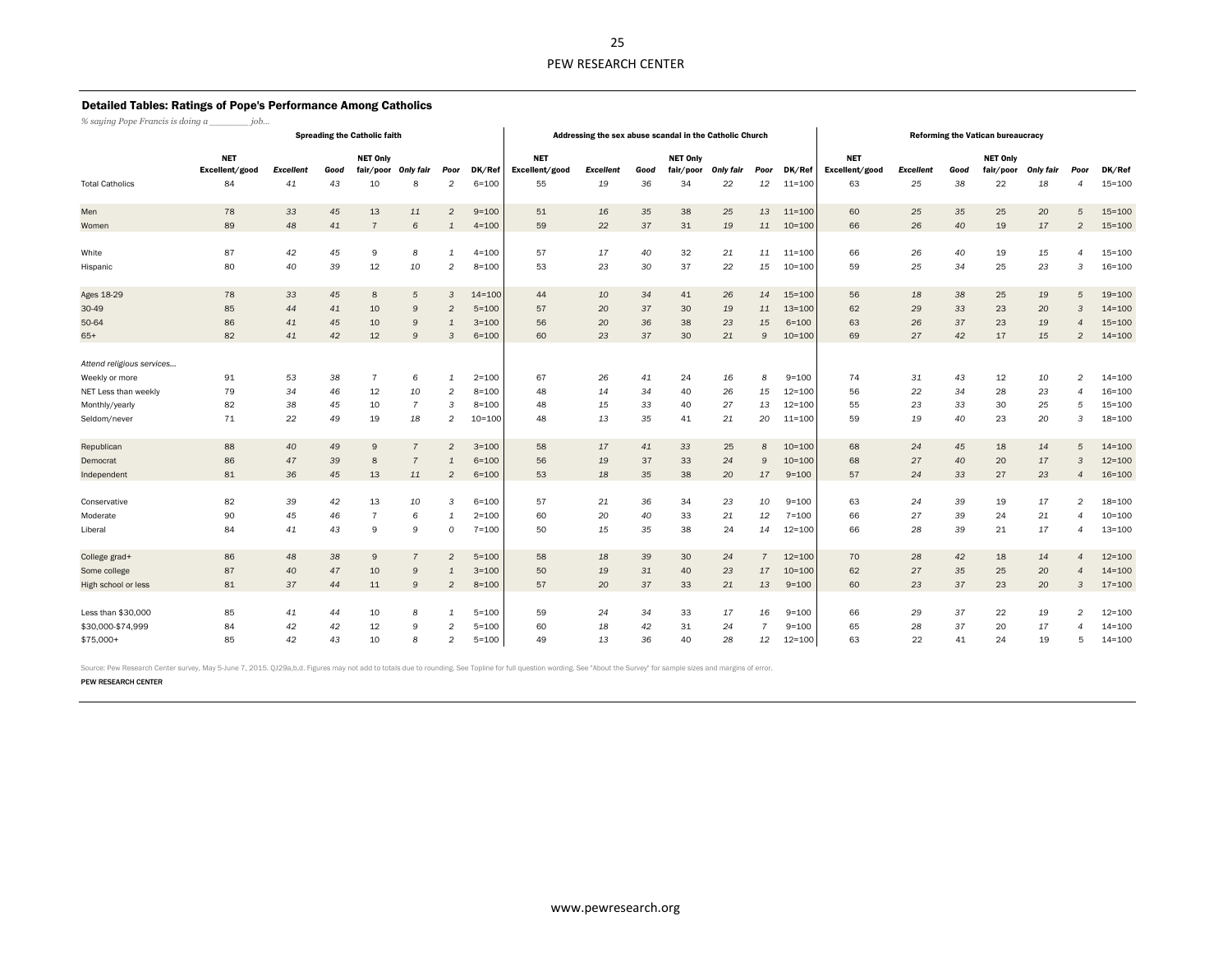#### Detailed Tables: Ratings of Pope's Performance Among Catholics, continued

*% saying Pope Francis is doing a \_\_\_\_\_\_\_ job…*

|                           |                |                  |      | Standing up for traditional moral values |                |                |            |                | Addressing the needs and concerns of the poor |      |                 | Addressing the needs and concerns of families |                |            |                |                  |      |                 |                  |                |            |
|---------------------------|----------------|------------------|------|------------------------------------------|----------------|----------------|------------|----------------|-----------------------------------------------|------|-----------------|-----------------------------------------------|----------------|------------|----------------|------------------|------|-----------------|------------------|----------------|------------|
|                           | <b>NET</b>     |                  |      | <b>NET Only</b>                          |                |                |            | <b>NET</b>     |                                               |      | <b>NET Only</b> |                                               |                |            | <b>NET</b>     |                  |      | <b>NET Only</b> |                  |                |            |
|                           | Excellent/good | <b>Excellent</b> | Good | fair/poor                                | Only fair      | Poor           | DK/Ref     | Excellent/good | <b>Excellent</b>                              | Good | fair/poor       | <b>Only fair</b>                              | Poor           | DK/Ref     | Excellent/good | <b>Excellent</b> | Good | fair/poor       | <b>Only fair</b> | Poor           | DK/Ref     |
| <b>Total Catholics</b>    | 80             | 33               | 47   | 13                                       | 10             | 2              | $7 = 100$  | 79             | 42                                            | 37   | 14              | 11                                            | 3              | $6 = 100$  | 79             | 35               | 44   | 14              | 13               | $\mathbf{1}$   | $7 = 100$  |
| Men                       | 76             | 27               | 48   | 17                                       | 13             | $\overline{4}$ | $7 = 100$  | 74             | 36                                            | 37   | 18              | 14                                            | 4              | $8 = 100$  | 76             | 30               | 46   | 16              | 14               | 3              | $8 = 100$  |
| Women                     | 84             | 38               | 46   | 9                                        | 8              | $\mathbf{1}$   | $7 = 100$  | 84             | 47                                            | 37   | 11              | $\mathsf{9}$                                  | $\overline{2}$ | $5 = 100$  | 82             | 39               | 43   | 12              | 12               | $\mathbf{1}$   | $6 = 100$  |
| White                     | 82             | 34               | 49   | 12                                       | 10             | $\overline{2}$ | $5 = 100$  | 84             | 44                                            | 40   | 11              | 9                                             | 3              | $5 = 100$  | 83             | 36               | 46   | 12              | 11               | 1              | $5 = 100$  |
| Hispanic                  | 79             | 34               | 46   | 12                                       | 10             | $\overline{2}$ | $9 = 100$  | 72             | 40                                            | 32   | 20              | 17                                            | 3              | $8 = 100$  | 75             | 32               | 43   | 16              | 14               | $\overline{2}$ | $9 = 100$  |
| Ages 18-29                | 75             | 25               | 50   | 14                                       | 12             | 3              | $11 = 100$ | 70             | 33                                            | 37   | 18              | 14                                            | 3              | $12 = 100$ | 78             | 32               | 47   | 10              | $\mathsf g$      | $\mathbf{1}$   | $12 = 100$ |
| 30-49                     | 80             | 34               | 46   | 13                                       | 11             | $\overline{2}$ | $7 = 100$  | 80             | 44                                            | 37   | 14              | 11                                            | 3              | $6 = 100$  | 79             | 37               | 42   | 15              | 13               | $\overline{2}$ | $6 = 100$  |
| 50-64                     | 83             | 33               | 50   | 14                                       | 11             | 3              | $3 = 100$  | 78             | 40                                            | 38   | 17              | 13                                            | 4              | $5 = 100$  | 78             | 36               | 43   | 18              | 17               | 1              | $4 = 100$  |
| $65+$                     | 81             | 41               | 40   | 11                                       | 8              | $\mathcal{R}$  | $8 = 100$  | 86             | 48                                            | 38   | 9               | 8                                             |                | $6 = 100$  | 81             | 34               | 46   | 11              | $\mathsf g$      | $\overline{2}$ | $9 = 100$  |
| Attend religious services |                |                  |      |                                          |                |                |            |                |                                               |      |                 |                                               |                |            |                |                  |      |                 |                  |                |            |
| Weekly or more            | 87             | 42               | 45   | 9                                        | $\overline{7}$ | 1              | $4 = 100$  | 88             | 54                                            | 35   | $\overline{7}$  | 5                                             | $\overline{a}$ | $5 = 100$  | 88             | 47               | 41   | 8               | $\overline{7}$   | 1              | $4 = 100$  |
| NET Less than weekly      | 76             | 28               | 48   | 15                                       | 12             | 3              | $9 = 100$  | 74             | 35                                            | 39   | 19              | 16                                            | 3              | $8 = 100$  | 74             | 28               | 46   | 18              | 16               | $\overline{2}$ | $8 = 100$  |
| Monthly/yearly            | 76             | 30               | 46   | 15                                       | 12             | 3              | $8 = 100$  | 74             | 36                                            | 38   | 19              | 16                                            | 3              | $7 = 100$  | 74             | 30               | 44   | 18              | 17               | 1              | $8 = 100$  |
| Seldom/never              | 75             | 21               | 54   | 16                                       | 13             | 3              | 10=100     | 72             | 31                                            | 42   | 19              | 14                                            | 5              | $9 = 100$  | 73             | 22               | 51   | 17              | 14               | 3              | $10 = 100$ |
| Republican                | 83             | 33               | 49   | 13                                       | 10             | 3              | $5 = 100$  | 87             | 43                                            | 44   | 10              | $\mathsf{9}$                                  | $\mathbf{1}$   | $3 = 100$  | 86             | 39               | 48   | 10              | 10               | $\Omega$       | $4 = 100$  |
| Democrat                  | 84             | 38               | 47   | 9                                        | 8              | $\star$        | $7 = 100$  | 82             | 45                                            | 36   | 12              | 10                                            | $\overline{2}$ | $6 = 100$  | 82             | 39               | 44   | 12              | 11               | $\star$        | $6 = 100$  |
| Independent               | 79             | 30               | 49   | 16                                       | 12             | 3              | $6 = 100$  | 75             | 41                                            | 34   | 19              | 15                                            | 4              | $6 = 100$  | 74             | 30               | 44   | 19              | 16               | 3              | $8 = 100$  |
|                           |                |                  |      |                                          |                |                |            |                |                                               |      |                 |                                               |                |            |                |                  |      |                 |                  |                |            |
| Conservative              | 80             | 35               | 45   | 15                                       | 12             | 4              | $4 = 100$  | 80             | 40                                            | 41   | 14              | 11                                            | 3              | $6 = 100$  | 80             | 36               | 44   | 15              | 12               | 3              | $5 = 100$  |
| Moderate                  | 85             | 34               | 52   | 10                                       | 9              | 1              | $4 = 100$  | 85             | 49                                            | 36   | 11              | 11                                            | 1              | $4 = 100$  | 83             | 37               | 45   | 13              | 13               | 1              | $4 = 100$  |
| Liberal                   | 79             | 32               | 46   | 12                                       | 10             | $\overline{2}$ | 10=100     | 75             | 40                                            | 35   | 17              | 13                                            | 4              | $8 = 100$  | 78             | 33               | 45   | 14              | 14               | $\star$        | $8 = 100$  |
| College grad+             | 83             | 38               | 44   | 12                                       | 10             | $\overline{2}$ | $5 = 100$  | 87             | 52                                            | 35   | 8               | $\overline{7}$                                | $\overline{2}$ | $5 = 100$  | 82             | 41               | 41   | 13              | 11               | $\overline{2}$ | $6 = 100$  |
| Some college              | 79             | 29               | 50   | 15                                       | 13             | $\overline{2}$ | $6 = 100$  | 76             | 38                                            | 37   | 18              | 14                                            | 4              | $7 = 100$  | 76             | 34               | 43   | 18              | 18               | $\Omega$       | $6 = 100$  |
| High school or less       | 80             | 33               | 47   | 12                                       | 9              | 3              | $8 = 100$  | 77             | 38                                            | 40   | 16              | 13                                            | 3              | $7 = 100$  | 80             | 32               | 47   | 13              | 10               | $\overline{2}$ | $8 = 100$  |
| Less than \$30,000        | 83             | 35               | 49   | 12                                       | 10             | $\overline{c}$ | $4 = 100$  | 78             | 41                                            | 37   | 18              | 14                                            | 4              | $4 = 100$  | 82             | 37               | 46   | 13              | 12               | $\overline{2}$ | $4 = 100$  |
| \$30,000-\$74,999         | 81             | 41               | 40   | 13                                       | 10             | 3              | $6 = 100$  | 79             | 43                                            | 36   | 14              | 11                                            | $\overline{4}$ | $7 = 100$  | 78             | 37               | 41   | 15              | 13               | $\overline{2}$ | $7 = 100$  |
| \$75,000+                 | 81             | 28               | 53   | 12                                       | 10             | 3              | $7 = 100$  | 82             | 44                                            | 38   | 11              | 10                                            | 1              | $6 = 100$  | 80             | 35               | 45   | 14              | 13               | 1              | $7 = 100$  |

Source: Pew Research Center survey, May 5-June 7, 2015. QJ29e,f,g. Figures may not add to totals due to rounding. See Topline for full question wording. See "About the Survey" for sample sizes and margins of error.